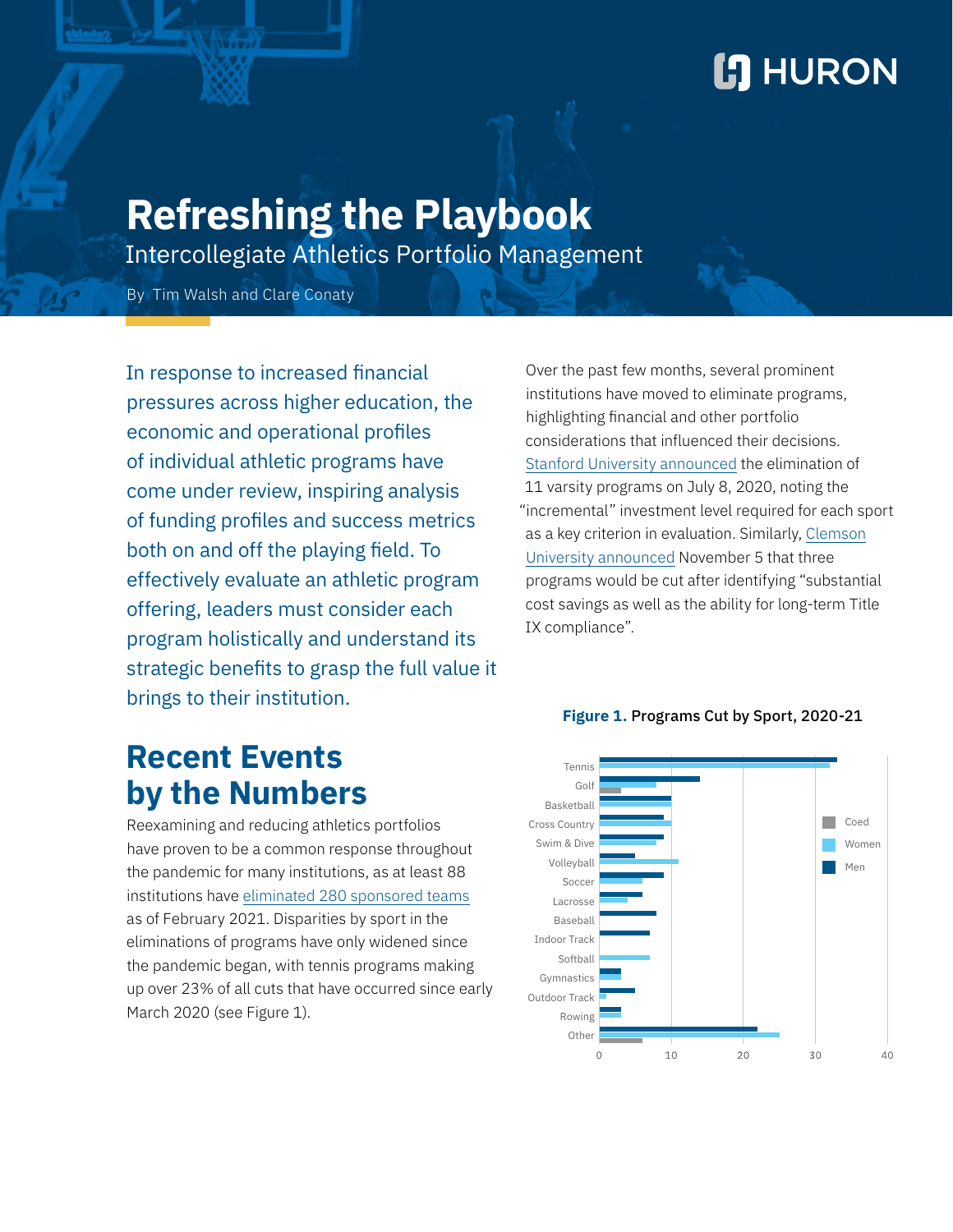## **Benchmarking Sports by Cost**

A common question inspired by recent program cuts is: How have these institutions chosen which sports to eliminate? The obvious criterion institutional leaders must consider is the financial performance of each program, even as they review nonfinancial value (discussed further in the section below). Football and basketball are considered the typical "revenue-generating" sports, so when institutions are financially pressed, "nonrevenue" sports can become early targets for reduction. However, the expense profiles across these sports often tell varied stories (see Figure 2). Delving further into expenditures by sport and by peer set can shed light onto why institutions have chosen to eliminate sports such as tennis and golf at a much higher rate than track and field or soccer.

Teams with smaller rosters and larger, more expensive footprints paired with higher expenses are often more attractive options to eliminate than their counterparts that require smaller or more easily scaled investments. The University of Akron eliminated three programs May 14, 2020, including men's golf and cross country and women's tennis, and [cited the relative cost](https://www.uakron.edu/redesigning-ua/athletics-faq-05-14-20) of these programs as a driving criterion for the cuts.

An efficiently managed athletics portfolio affords leaders the opportunity to continually invest in programs, which can pay dividends for the entire institution. Creating an awareness of financial outcomes by program is just one criterion to be evaluated to fully understand the strategic value a program possesses.

### **Figure 2.** Average Expenditure per Divisions | Participant, 2018



## **Filling the Stat Sheet: What Else Do Programs Have to Offer?**

While potential savings are often a primary consideration when discussing program eliminations, it is critically important also to consider nonfinancial attributes and strategic characteristics that each program brings to the institution.

A program may operate at a deficit but could heighten student interest in attendance, enhance the institution's brand image, trigger alumni philanthropy and have student-athletes actively volunteering in the community. For example, in some smaller schools, offering men's sports has helped reverse declining applications among male students. Thus, it could be in an institution's best interest to offer the program despite a financial loss.

Several other factors that should be evaluated in alignment with institutional strategic goals are summarized in figure 3.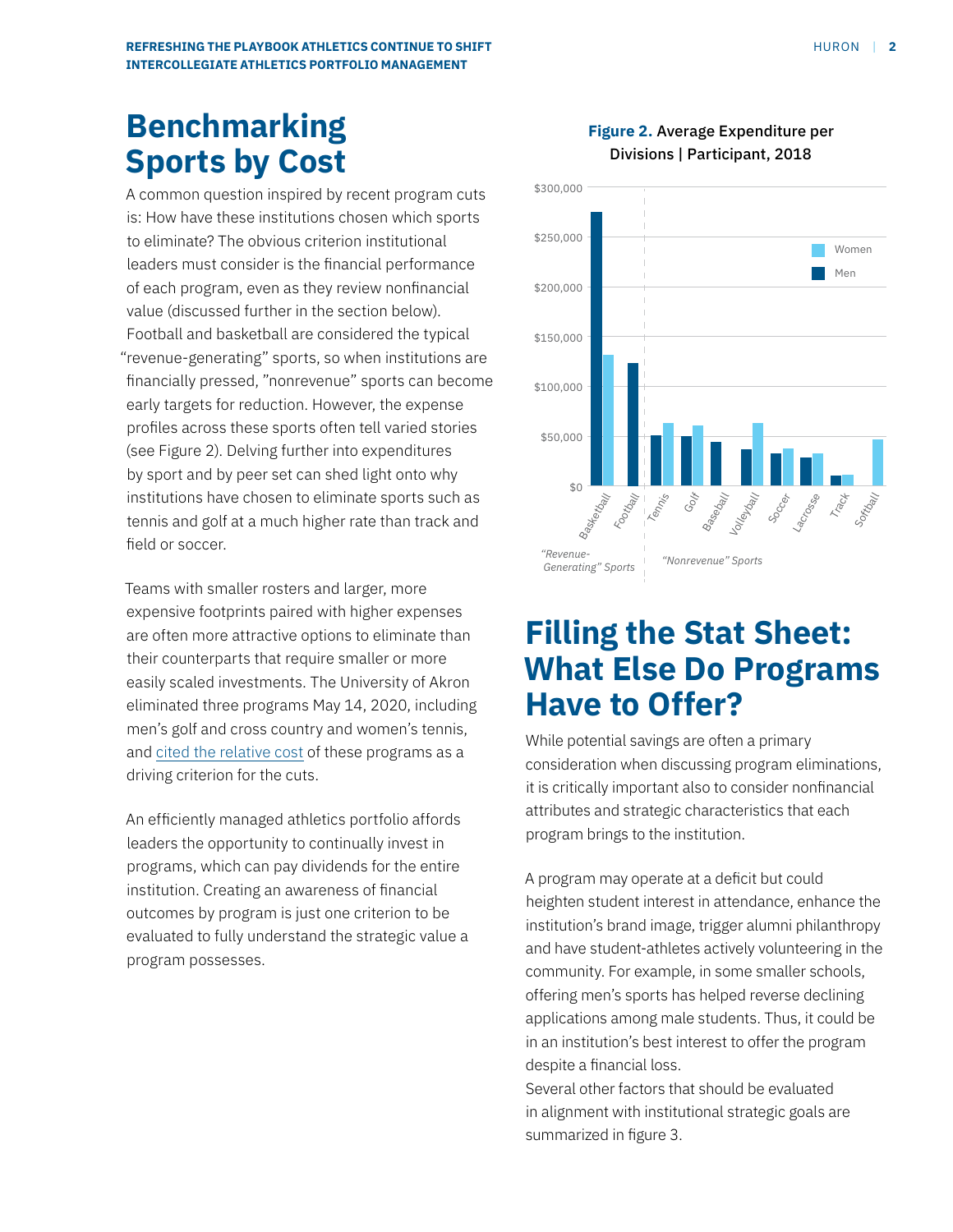| <b>Considerations</b>          | <b>Representative Questions</b>                                                                                                                                                                    | <b>Case Studies</b>                                                                                                                                                                                                     |
|--------------------------------|----------------------------------------------------------------------------------------------------------------------------------------------------------------------------------------------------|-------------------------------------------------------------------------------------------------------------------------------------------------------------------------------------------------------------------------|
| Competitive<br>Performance     | • Has the program had recent success?<br>Does the program have a historical reputation<br>of success?                                                                                              | The men's squash team at Trinity College won 252<br>consecutive matches over 14 years, the longest winning<br>streak in intercollegiate varsity athletics history.                                                      |
| Student<br><b>Experience</b>   | • Does the program positively contribute to student<br>success and engagement?<br>Does the program attract applicants to<br>the institution?                                                       | In 2018, Loyola University Chicago had a successful run<br>in the NCAA men's basketball tournament and saw an<br>ensuing 31% spike in requests from prospective students.                                               |
| <b>Student Success</b>         | • Does this program prepare student-athletes for<br>success post-graduation, in alignment with the<br>institutional mission?                                                                       | A 2020 Gallup study of about 80,000 U.S.<br>adults with a bachelor's degree or higher found that<br>former student-athletes had more positive "long-term life<br>outcomes" than nonathletes.                            |
| <b>Diversity</b><br>and Equity | • Does the program's sponsorship contribute to<br>institutional compliance with Title IX?<br>• Would elimination of this program<br>disproportionately affect one demographic more<br>than others? | Brown University announced June 9, 2020 a reversal of<br>a May announcement to eliminate men's track, field and<br>cross-country teams, citing the potential impact it could<br>have on diversity at the institution.   |
| Community<br>Engagement        | • Does the program inspire community involvement<br>and alumni engagement?<br>• Does the program generate philanthropy for<br>the institution?                                                     | In 2006, T. Boone Pickens donated a record \$165 million<br>to Oklahoma State University's football program to fund<br>facilities upgrades.                                                                             |
| <b>Facilities Status</b>       | • Do facilities require significant investment?<br>• Are other programs at the institution able to<br>leverage the program's facilities?                                                           | On June 19, 2020, Winthrop University<br>announced the elimination of both its men's<br>and women's tennis teams, citing the need<br>for significant investment in its tennis facilities<br>as a presiding determinant. |

#### Figure 3. Athletics Portfolio Considerations

### **Looking Downfield**

The financial burdens from the pandemic have introduced and will continue to increase pressure on institutional leaders to operate in a lean and strategic manner, and athletics departments cannot be an exception to this attention. Wake Forest University Athletics Director [John Currie stated](https://apnews.com/article/460bb54fbe5cec7ce1f8321bf69dc164) that "allocation of resources is among the most difficult decisions that leaders have to make, and the prioritization of how they're going to allocate those resources [is critical]. … We can't do everything, if we want to do things in an excellent fashion."

Momentum for change in intercollegiate athletics continues to build, with conversations around payment of players looming and evolving youth sports trends on the horizon. Leaders must remain agile to stay alignedwith the strategic goals of their institution and focus on the balance and benefits of optimizing the entire athletics portfolio. It can be tempting for institutional leaders to pursue opportunities within their portfolio with the greatest short-term financial benefits, but it is critical that a long-term holistic strategy is used in any decision made.